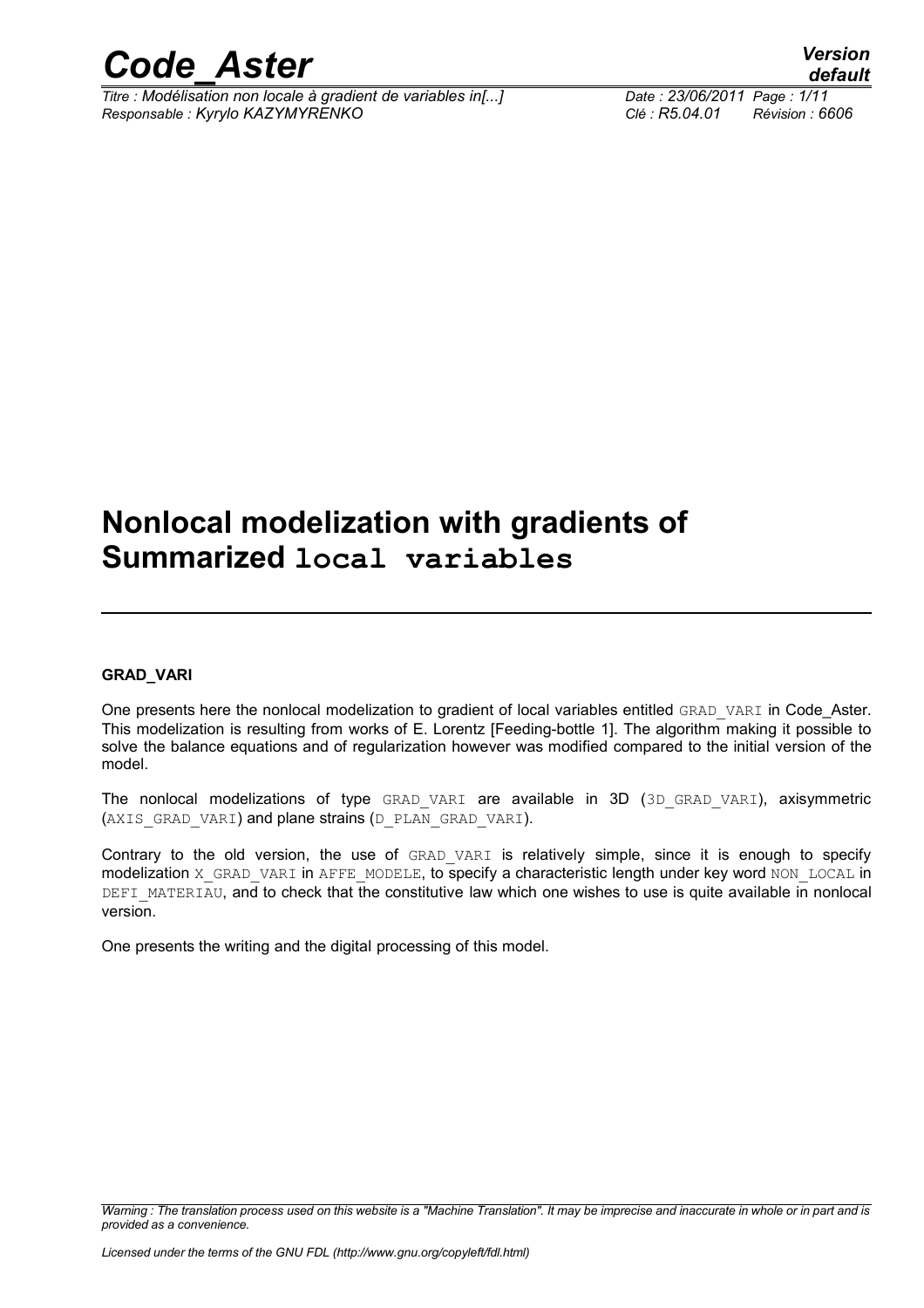*Titre : Modélisation non locale à gradient de variables in[...] Date : 23/06/2011 Page : 2/11 Responsable : Kyrylo KAZYMYRENKO Clé : R5.04.01 Révision : 6606*

### **Contents**

| 5Conseils/Procédure for the implementation of a new constitutive law to gradients of variables |  |
|------------------------------------------------------------------------------------------------|--|
|                                                                                                |  |
|                                                                                                |  |
|                                                                                                |  |
|                                                                                                |  |

*Warning : The translation process used on this website is a "Machine Translation". It may be imprecise and inaccurate in whole or in part and is provided as a convenience.*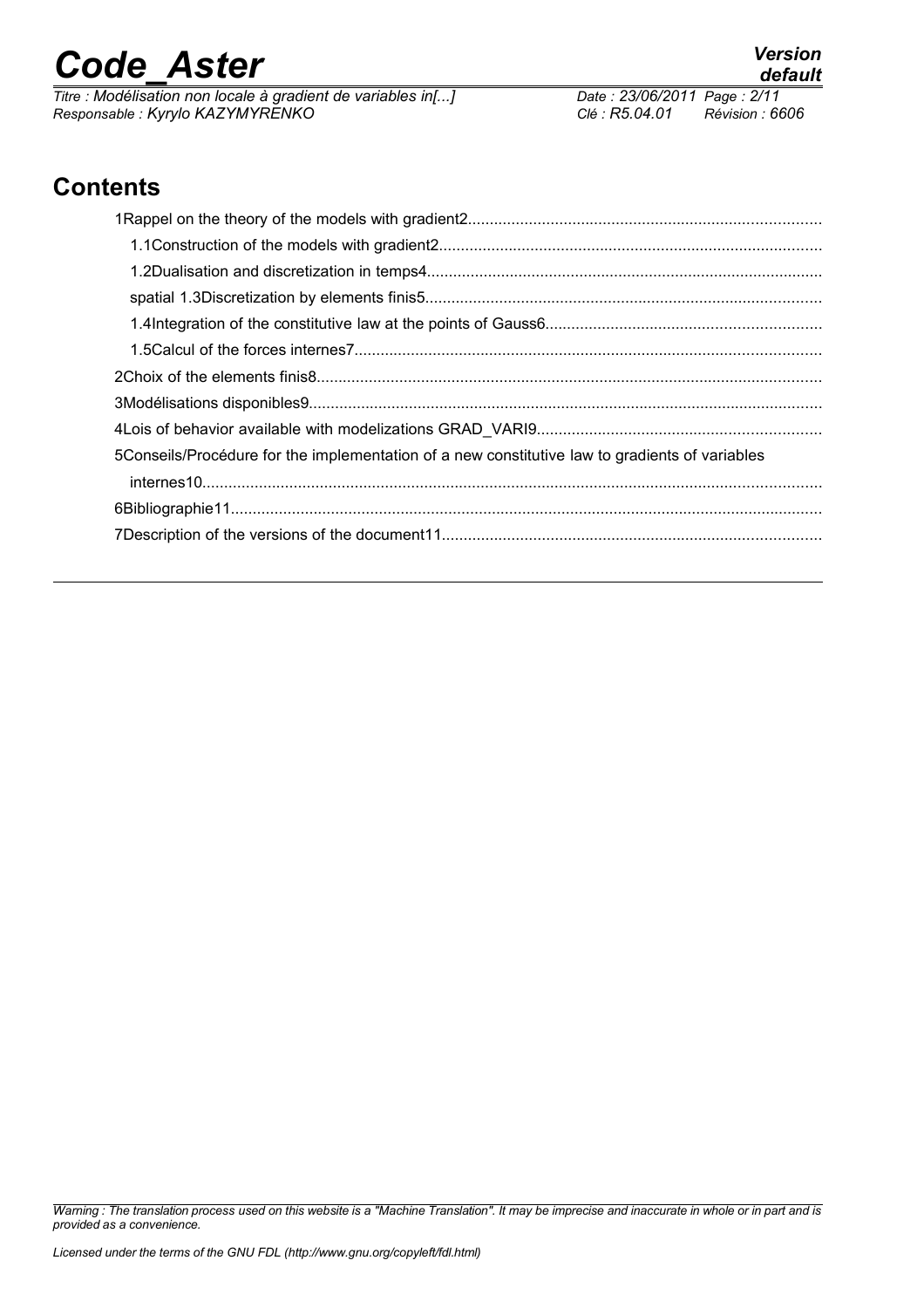*Titre : Modélisation non locale à gradient de variables in[...] Date : 23/06/2011 Page : 3/11 Responsable : Kyrylo KAZYMYRENKO Clé : R5.04.01 Révision : 6606*

#### **1 Recall on the theory of the models with gradient**

the models with gradient presented here were developed by E. Lorentz [bib1] in order to be able to describe the behavior of materials requested by strong gradients of the mechanical fields which appear in the damaged zones or in the vicinity of geometrical singularities. Indeed, in the case of strong gradients, the behavior of a material point is not independent any more of its entourage but depends on the behavior on its vicinity, from where the introduction of gradients into the models.

From a numerical point of view, the computation of a structure with a classical local damage model shows that the damaged zone is always located on only one layer of finite elements and thus that the response of structure depends on the adopted mesh: the models with gradient mitigate this problem.

In what follows, we make a short recall of this theory.

#### **1.1 Construction of the models with gradient**

This formulation is restricted with the generalized standard materials [Feeding-bottle 2].

The models with gradient of local variables consist in introducing the gradient of local variables into a generalized standard formulation [Feeding-bottle 2].

Either *a* a local variable and *A* its associated thermodynamic force, and or  $\Delta(\dot{a})$  potential of dissipation. If it is considered that  $\Delta$  also depends on the gradient on  $\dot{a}$   $\Delta = \Delta(\dot{a}, \nabla \dot{a})$ , one cannot then write the principle of normality locally: *A*∈∂ $\Delta$ ( $\dot{a}$ , $\nabla$  $\dot{a}$ )

Indeed, such a writing would require the introduction of 2 variables locally independent  $a$  and  $a_{\nabla}$ ,

with which one would associate 2 thermodynamic forces  $A\!=\!-\!\frac{\partial\varPhi}{\partial\varphi}$  $rac{\partial \Phi}{\partial a}$ ,  $A_{\nabla} = -\frac{\partial \Phi}{\partial a_{\nabla}}$  $\frac{\partial^2 I}{\partial a}$  such as:

 $(A, A<sub>∇</sub>) ∈ ∂<sub>Δ</sub>(*a*, *a*<sub>∇</sub>)$ 

If one calls *F* the threshold of elasticity associated with the potential  $\Delta(\dot{a}, \dot{a}_{\nabla})$ , the preceding equation is equivalent to:

$$
\Delta(\dot{a}, \dot{a}_{\nabla}) = \sup_{(A, A_{\nabla})} [\dot{a} A + \dot{a}_{\nabla} A_{\nabla}]
$$

And one a:

$$
\dot{a}\!=\!\dot{\lambda}\frac{\partial\,F}{\partial\,A} \ , \ \dot{a}_{\,\nabla}\!=\!\dot{\lambda}\frac{\partial\,F}{\partial\,A_{\,\nabla}}
$$

the problem here is that the variables are not independent and are bound by the nonlocal stress  $a_{\nabla}$ = $\nabla a$  so that one is not sure to check:

$$
\dot{a}_{\nabla} = \dot{\lambda} \frac{\partial F}{\partial A_{\nabla}} = \nabla \dot{a}
$$

*Licensed under the terms of the GNU FDL (http://www.gnu.org/copyleft/fdl.html)*

*Warning : The translation process used on this website is a "Machine Translation". It may be imprecise and inaccurate in whole or in part and is provided as a convenience.*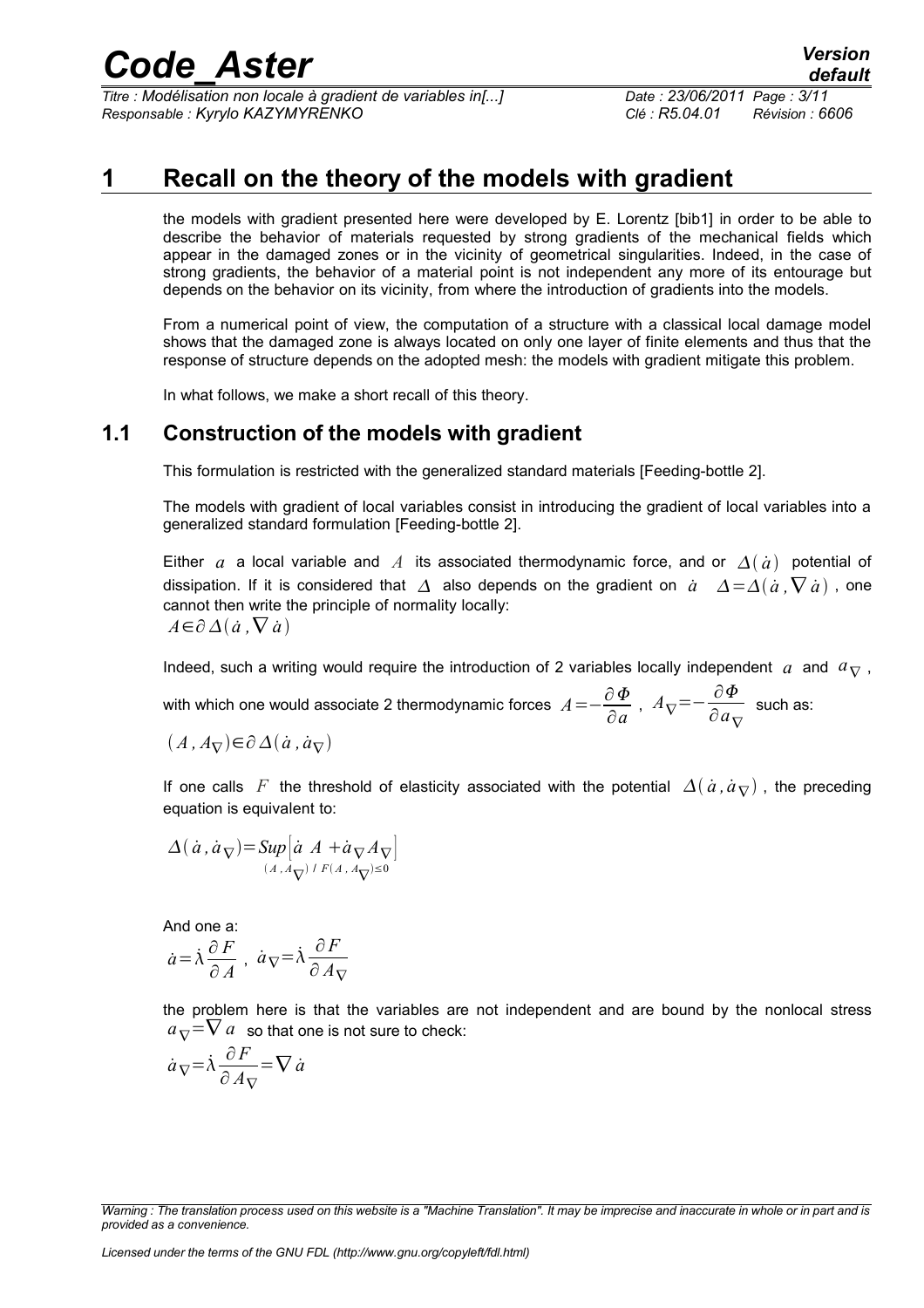*Titre : Modélisation non locale à gradient de variables in[...] Date : 23/06/2011 Page : 4/11 Responsable : Kyrylo KAZYMYRENKO Clé : R5.04.01 Révision : 6606*

*default*

One then proposes to forget the normal flow assumption in each point of structure while preserving the formalism of the generalized standard materials but at the level of structure, where the variables of state are now the strain field  $\epsilon$  and the field of local variables  $a$ . The total free energy and the total potential of dissipation are thus defined:

$$
F_{\Phi}(\varepsilon, a) = \int_{\Omega} \Phi(\varepsilon(x), a(x), \nabla a(x)) dx
$$

$$
D(\dot{a}) = \int_{\Omega} \Delta(\dot{a}(x), \nabla \dot{a}(x)) dx
$$

The total potential of dissipation  $D$  is now a function of <u>the field</u>  $\dot{a}$  , and the writing  $A\!\in\!\partial\,D(\,\dot{a}\,)$ takes again a meaning.

The generalized behavior model is written now:

$$
\sigma = \frac{\partial F_{\phi}}{\partial \,\varepsilon} \quad A = -\frac{\partial F_{\phi}}{\partial \,a} \quad A \in \partial D(\,a)
$$

#### **1.2 Dualisation and discretization in time**

It will be supposed subsequently that the energy of the model regularized is the sum of the energy of the local model and an additional term depending only on the gradient of the local variable which one regularizes:

$$
F_{\phi}(\boldsymbol{\varepsilon}, a) = \int_{\Omega} \boldsymbol{\Phi}^{loc}(\boldsymbol{\varepsilon}(x), a(x)) + \boldsymbol{\Phi}^{grad}(\nabla a(x)) dx
$$

This separation corresponds to the cases which we treat in Code\_Aster, but it is possible to build models with gradient which do not correspond to this case.

The total free energy  $\,F_{\,\bm{\phi}}(\bm{\varepsilon}$  ,  $a)\,$  utilizes the gradient of the field of local variable  $\,a$  . However, it is known that the processing of the local variables by the finite element method in Code\_Aster is carried out with Gauss points, where one does not have information on the gradients. An additional field is thus introduced  $\alpha$ , which will be defined in the nodes, on which will carry the additional term depend on the gradient and to which one will force to be equal to the field has in any point. The total free energy is written then:  $\displaystyle{F_{\boldsymbol{\phi}}(\boldsymbol{\varepsilon}$  *,*  $a$  *,*  $\alpha)$   $=$   $\int\limits_{\Omega}$  $\Phi^{loc}(\mathbf{E}(x), a(x)) + \Phi^{grad}(\nabla \alpha(x))dx$ 

with the condition  $\alpha = a$ .

In order to S "free from the stress  $\alpha = a$ , one dualise the latter by introducing a multiplier of Lagrange. The function is introduced:

$$
F_{\phi}(\varepsilon, a, \alpha, \lambda) = \int_{\Omega} \Phi^{loc}(\varepsilon(x), a(x)) + \Phi^{grad}(\nabla \alpha(x)) + \lambda (a - \alpha) dx
$$

where  $\,\lambda\,$  is a multiplier of Lagrange and one has  $\,F_{\,\boldsymbol{\varPhi}}(\boldsymbol{\varepsilon}$  ,  $a$  ,  $\alpha)$   $=$   $\max\limits_{\lambda}$  $\lim_{\lambda} F_{\Phi}(\boldsymbol{\varepsilon}, a, \alpha, \lambda)$ 

Lastly, one adds a quadratic term of penalization on the compatibility condition between the fields *a* and  $\alpha$  :

$$
F_{\phi}(\varepsilon, a, \alpha, \lambda) = \int_{\Omega} \Phi^{loc}(\varepsilon(x), a(x)) + \Phi^{grad}(\nabla \alpha(x)) + \lambda (\alpha - a) + \frac{r}{2}(\alpha - a)^2 dx
$$

*Warning : The translation process used on this website is a "Machine Translation". It may be imprecise and inaccurate in whole or in part and is provided as a convenience.*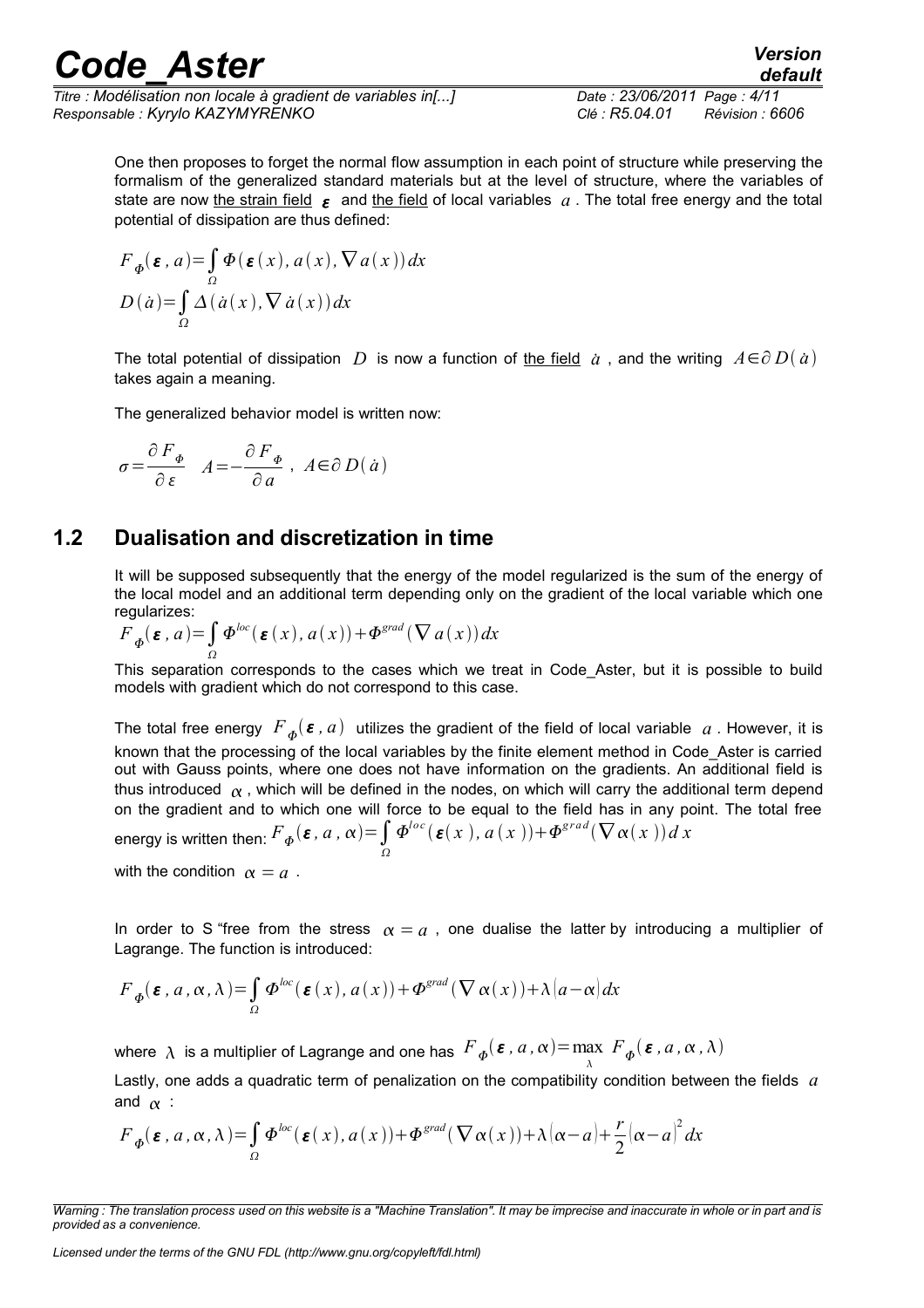*Titre : Modélisation non locale à gradient de variables in[...] Date : 23/06/2011 Page : 5/11 Responsable : Kyrylo KAZYMYRENKO Clé : R5.04.01 Révision : 6606*

where *r* is a coefficient of penalization. This additional term of penalization does not modify our problem, puisqu" it must tend towards 0 with convergence, but makes it possible to help with convergence.

While leaning on the assumption of convexity compared to  $\,a\,$  potentials  $\,F_{\,\bm{\phi}}\,$  and  $\,D\,$  while adopting an implicit diagram of Eulerian, the temporal discretization of the preceding problem [éq 1.1-8] is reduced to the resolution of a problem of minimization relating to the increment  $A_a$  of the fields of local variables. This problem is written for behaviors independent of time:

 $\min_{\Delta a} \left( \max_{\lambda} F_{\varphi}(\boldsymbol{\varepsilon}, \alpha, \lambda, a^{-} + \Delta a) + D(\Delta a) \right)$  $\Delta a$   $\lambda$  $\begin{array}{c} \hline \end{array}$ 

where  $a^-$  the field of local variables at previous time represents. This minimization constitutes the constitutive law.

In the same way, while leaning on the assumption of convexity compared to  $(u, \alpha)$  potential  $F_{\phi}$ and while adopting an implicit diagram of Eulerian, the resolution of the balance equations is brought back to a problem of minimization relating to the increments  $(\Delta u, \Delta \alpha)$ . The discretized problem is written then:

max min min  $\lim_{\Delta} \left( F_{\phi}(\boldsymbol{\varepsilon}^- + \Delta \boldsymbol{\varepsilon}, \alpha^- + \Delta \alpha, \lambda^- + \Delta \lambda, a^- + \Delta a) + D(\Delta a) - W^{ext} \right)$  $\Delta \lambda$   $\Delta u$   $\Delta \alpha$   $\Delta a$ 

where  $|W^{ext}|$  the work of the external mechanical forces represents.

#### **1.3 Spatial discretization by finite elements**

to solve the problem of search for extrema, one carries out a spatial discretization by finite elements of the following quantities:

Displacement:  $\boldsymbol{\varepsilon}(x) = \sum_{k \text{ needed}} B_{k} u(x) u_k$  $k$  *noeuds*  $k$  *k*<br>
"Regularized" local variable:  $\alpha(x) = \sum_{k \text{ } \text{ } \text{ } \text{ } \text{ } \text{ } n \text{ } \text{ } \text{ } \text{ } \text{ } \text{ } k}$  $N_{k^{\alpha}}(x)$   $\alpha_{k}$ .

The gradient is expressed then thanks to the gradient of the shape functions:  $\nabla \alpha(x) = \sum_{k \text{ needs}}$ 

Multiplier of Lagrange:  $\lambda(x) = \sum_{k \text{ } nodes}$  $N_{\kappa^{\lambda}}(x)\lambda_{k}$ 

where  $\frac{N}{k^{\alpha}}$  (resp.  $\frac{N}{k^{\lambda}}$  ) are the shape functions associated with the node  $k$  for the field  $\alpha$  (resp.

 $\lambda$  ),  $B_{\overline{k}^u}$  are the shape functions of the calculated strains starting from derivatives of the shape functions associated with the node *k* for displacements.

One differentiates the shape functions according to the field insofar as the degree of interpolation used can be different according to the quantity considered.

In the model finite elements with integration with Gauss points, the integral on the volume of structure is evaluated by summation on Gauss points. Energy  $\,F_{\,\varPhi}\,$  is thus written for the problem spatially discretized:

$$
\nabla \alpha(x) = \sum_{k \text{ noeuds}} \nabla N_{k} \alpha(x) \alpha_{k}
$$
\nMultiplier of Lagrange:  $\lambda(x) = \sum_{k \text{ noeuds}} N_{k} \lambda(x) \lambda_{k}$   
\nwhere  $N_{k} \alpha$  (resp.  $N_{k} \lambda$ ) are the shape functions associated with the node *k* for the  $\lambda$ ),  $B_{k} \mu$  are the shape functions of the calculated strains starting from derivatives functions associated with the node *k* for displacements.  
\nOne differentiates the shape functions according to the field insofar as the degree of *u* used can be different according to the quantity considered.  
\nIn the model finite elements with integration with Gauss points, the integral on the volume is evaluated by summation on Gauss points. Energy  $F_{\phi}$  is thus written for the proof discretized:  
\n
$$
F_{\phi}(\epsilon, a, \alpha, \lambda) = \sum_{g} \omega_{g} \underbrace{\left[ \phi^{loc}(\epsilon_{g}, a_{g}) + \phi^{grad}((\nabla \alpha)_{g}) + \lambda_{g} (\alpha_{g} - a_{g}) + \frac{r}{2} (\alpha_{g} - a_{g})^{2} \right]}_{q \text{ nonlocal } (\epsilon_{g}, \alpha_{g}, \lambda_{g}, a_{g})}
$$
  
\nwhere  $\omega_{g}$  corresponds to the weight of Gauss points, and the index *g* indicates the

where  $\omega_{g}$  corresponds to the weight of Gauss points, and the index  $g$  indicates that the field is evaluated with Gauss points starting from the values with the nodes:

*Warning : The translation process used on this website is a "Machine Translation". It may be imprecise and inaccurate in whole or in part and is provided as a convenience.*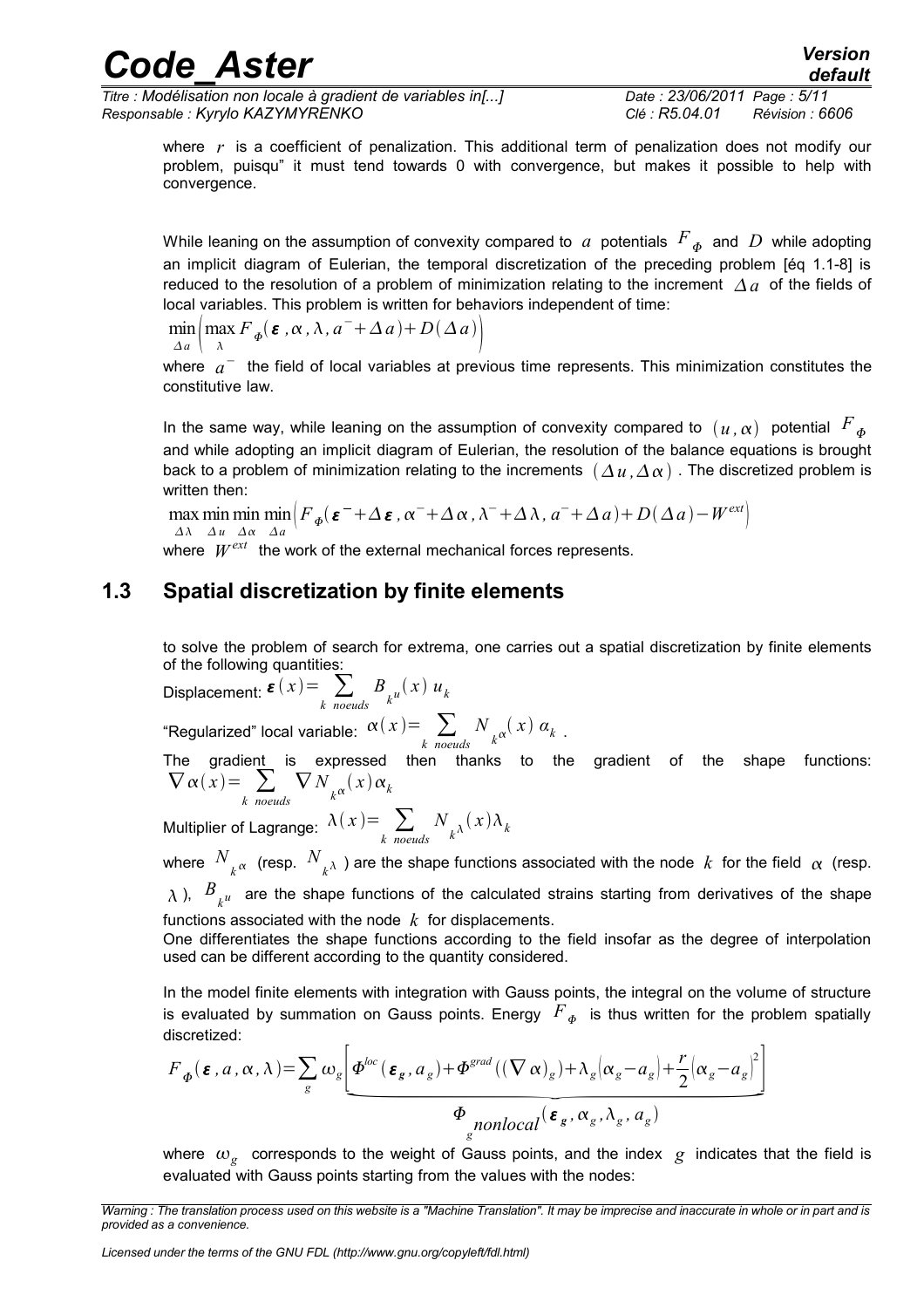*Titre : Modélisation non locale à gradient de variables in[...] Date : 23/06/2011 Page : 6/11 Responsable : Kyrylo KAZYMYRENKO Clé : R5.04.01 Révision : 6606*

$$
\varepsilon_{g} = \sum_{k \text{ needs}} B_{k}^{u}(x_{g}) u_{k}
$$
  
\n
$$
\alpha_{g} = \sum_{k \text{ needs}} N_{k} \alpha(x_{g}) \alpha_{k}
$$
  
\n
$$
(\nabla \alpha)_{g} = \sum_{k \text{ includes}} \nabla N_{k} \alpha(x_{g}) \alpha_{k}
$$
  
\n
$$
\lambda_{g} = \sum_{k \text{ includes}} N_{k} \alpha(x_{g}) \lambda_{k}
$$

The resolution of the discretized incremental problem thus corresponds to the following algorithm:



#### **1.4 Nodes Integration of the constitutive law to**

<span id="page-5-0"></span>the constitutive law is calculated at the Gauss point. Evolution of the local variable *a* at the Gauss point east solution of following minimization:

$$
\min_{\Delta a_g} \left[ \Phi_{\text{g}nonlocal}(\boldsymbol{\varepsilon}_g, \alpha_g, \lambda_g, a_g + \Delta a_g) + D_g(\Delta a_g) \right]
$$

The dualisation of the local variable enables us to find a normal flow model on the level of each Gauss point, as for the local modelization:

$$
-\frac{\partial\varPhi_{g}{}^{nonlocal}}{\partial\,a_g}{\in}\partial\bigl(\,D_g^{}\bigr)
$$

*default*

*Warning : The translation process used on this website is a "Machine Translation". It may be imprecise and inaccurate in whole or in part and is provided as a convenience.*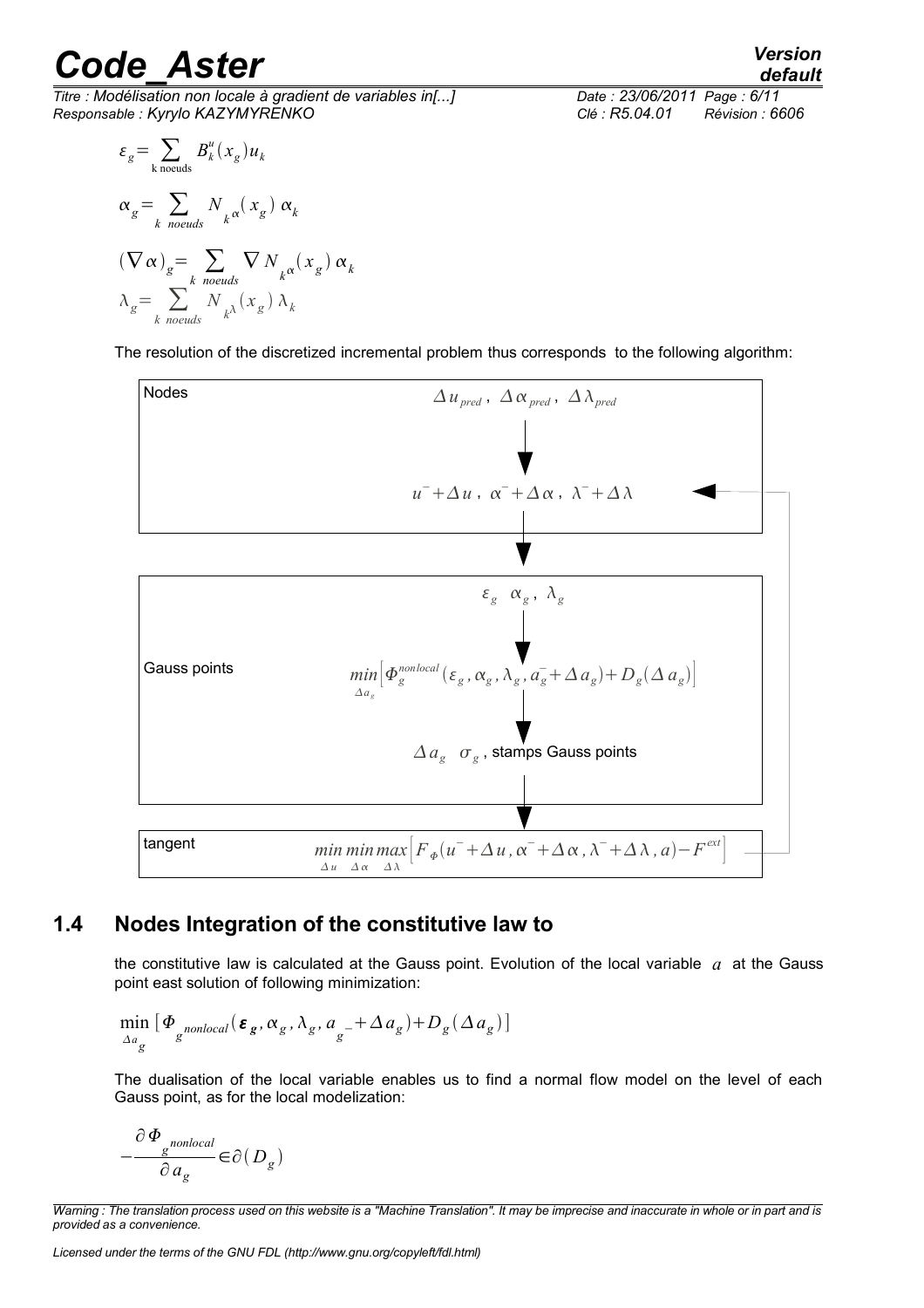*Titre : Modélisation non locale à gradient de variables in[...] Date : 23/06/2011 Page : 7/11 Responsable : Kyrylo KAZYMYRENKO Clé : R5.04.01 Révision : 6606*

When one calculates the thermodynamic force associated with the local variable *has* by deriving "nonlocal" energy, one sees that simply amounts adding to the thermodynamic force of the local modelization a term resulting from the energy of regularization:

$$
-\frac{\partial \Phi_{g}^{nonlocal}}{\partial a_g} = -\frac{\partial \Phi_{g}^{loc}}{\partial a_g} + \left[\lambda_g + r(\alpha_g - a_g)\right]
$$

This additional term, depend on the gradient of local variable as it thereafter will be seen, causes to shift the value of the threshold compared to the local modelization in the presence of gradient.

In practice, insofar as one applies this nonlocal modelization to constitutive laws standards generalized, it "is enough" to modify the statement of the thermodynamic force in the criterion, and to adapt the resolution of the nonlinear system to this new criterion.

Once the evolution of the calculated local variable, one calculates the stress by deriving energy compared to the strain field:

$$
\sigma_g = \frac{\partial \Phi_{g^{nonlocal}}}{\partial \varepsilon_g} = \frac{\partial \Phi_{g^{loc}}}{\partial \varepsilon_g}
$$

It is noticed immediately that the statement of the stress is unchanged compared to the local modelization.

In addition to the evolution of the local variable and the stress, we must also calculate the following, useful terms for the matrix of tangent correction (cf section [1.5\)](#page-6-0):

$$
\frac{\partial \sigma_g}{\partial \varepsilon_g}, \frac{\partial a_g}{\partial \varepsilon_g}, \frac{\partial a_g}{\partial \alpha_g}, \frac{\partial a_g}{\partial \lambda_g}
$$

It should be noted that ∂ *a g* ∂ *g* =*r* ∂ *a g* ∂ *g* . It is thus enough to leave ∂ *a g*  $\partial \lambda_g^+$ 

#### **1.5 Computation the internal forces**

<span id="page-6-0"></span>the mechanical balance equation as well as the equation of regularization are solved with the local nodes by search for extremum:

$$
\max_{\Delta\lambda} \min_{\Delta u} \min_{\Delta\alpha} \left( F_{\phi}(\varepsilon^{-} + \Delta \varepsilon, \alpha^{-} + \Delta \alpha, \lambda^{-} + \Delta \lambda, a) - W^{ext} \right)
$$

In the continuation, we leave side the external mechanical forces which are treated except for in Code\_Aster. The internal forces associated with the nodal variables with the node  $n^-(u_n^-, \alpha_n^-, \lambda_n^-)$ have as a statement:

$$
F^{u}|_{n} = \frac{\partial F_{\phi}}{\partial u_{n}} = \sum_{g} \omega_{g} \frac{\partial \Phi^{loc}}{\partial u_{n}} = \sum_{g} \omega_{g} \frac{\partial \Phi^{loc}}{\partial \varepsilon_{g}} : \frac{\partial \varepsilon_{g}}{\partial u_{n}} = \sum_{g} \omega_{g} \sigma_{g} : B^{u}_{n}
$$

$$
F^{\alpha}|_{n} = \frac{\partial F_{\phi}}{\partial \alpha_{n}} = \sum_{g} \omega_{g} \left[ \frac{\partial \Phi^{grad}}{\partial (\nabla \alpha)_{g}} (\nabla N)^{\alpha}_{n} + \left[ \lambda_{g} + r(\alpha_{g} - a_{g}) \right] N^{\alpha}_{n} \right]
$$

*Licensed under the terms of the GNU FDL (http://www.gnu.org/copyleft/fdl.html)*

*Warning : The translation process used on this website is a "Machine Translation". It may be imprecise and inaccurate in whole or in part and is provided as a convenience.*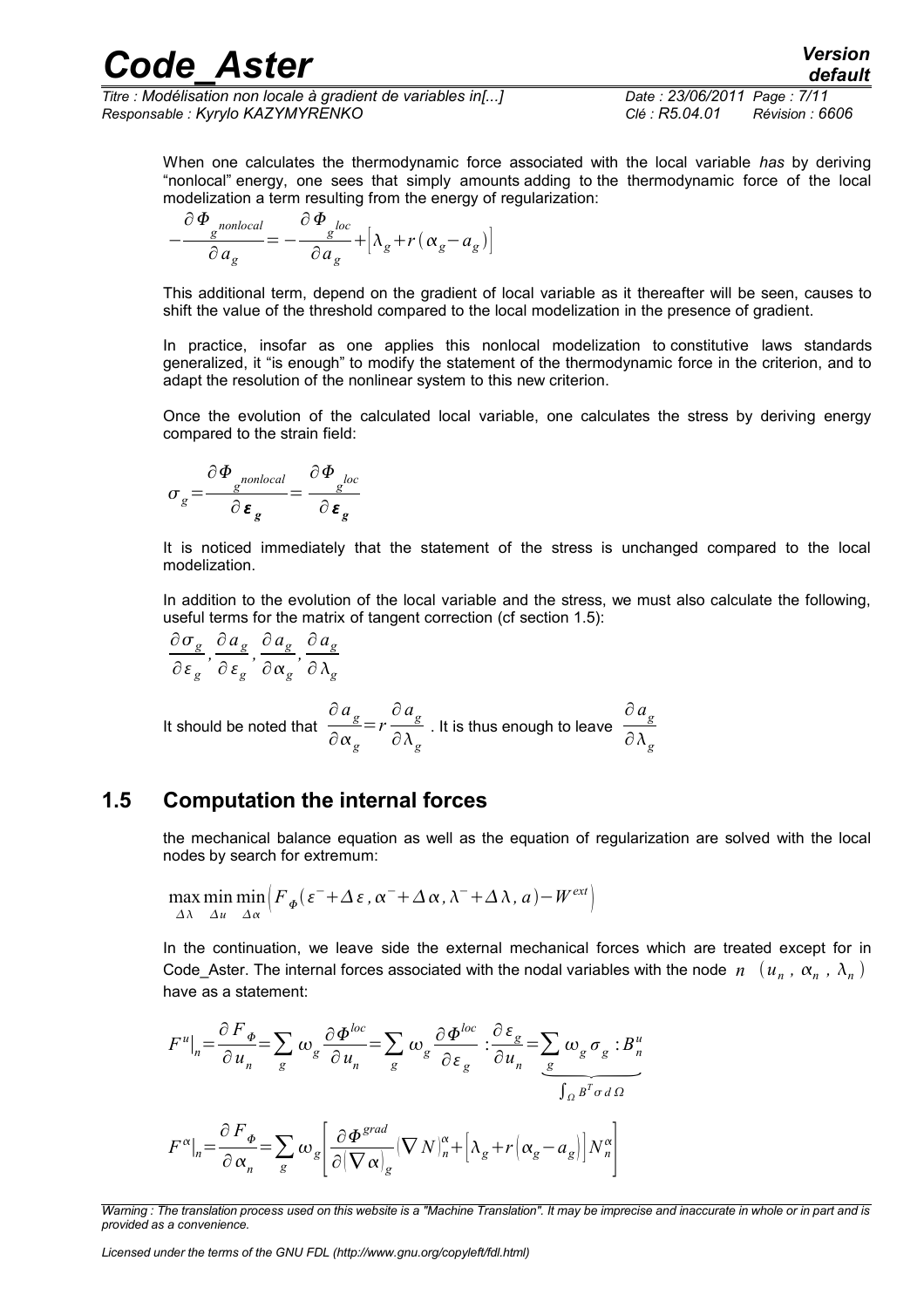*Titre : Modélisation non locale à gradient de variables in[...] Date : 23/06/2011 Page : 8/11 Responsable : Kyrylo KAZYMYRENKO Clé : R5.04.01 Révision : 6606*

$$
F^{\lambda}|_{n} = \frac{\partial F_{\phi}}{\partial \lambda_{n}} = \sum_{g} \omega_{g} \left[ \alpha_{g} - a_{g} \right] N^{\lambda}_{n}
$$

The tangent matrix is written in the following way:

$$
K = \begin{pmatrix} \frac{\partial F^u}{\partial u} & \frac{\partial F^u}{\partial \alpha} & \frac{\partial F^u}{\partial \lambda} \\ \frac{\partial F^\alpha}{\partial u} & \frac{\partial F^\alpha}{\partial \alpha} & \frac{\partial F^\alpha}{\partial \lambda} \\ \frac{\partial F^\lambda}{\partial u} & \frac{\partial F^\lambda}{\partial \alpha} & \frac{\partial F^\lambda}{\partial \lambda} \end{pmatrix}
$$

The frame of the generalized standard materials in which our modelization with gradient of local variable fits ensures the symmetry of the tangent matrix. It is thus enough to calculate the lower triangular matrix:

$$
\frac{\partial F^u|_n}{\partial u_m} = \sum_g \omega_g B^u_m : \frac{\partial \sigma_g}{\partial \varepsilon_g} : B^u_n
$$
\n
$$
\frac{\partial F^\alpha|_n}{\partial u_m} = -\sum_g \omega_g r B^u_m \frac{\partial a_g}{\partial \varepsilon_g} N^\alpha_n
$$
\n
$$
\frac{\partial F^\alpha|_n}{\partial \alpha_m} = \sum_g \omega_g \left[ (\nabla N)^\alpha_m \frac{\partial^2 \Phi^{grad}}{\partial^2 (\nabla \alpha)_g} (\nabla N)^\alpha_n + r N^\alpha_m \left( 1 - \frac{\partial a_g}{\partial \alpha_g} \right) N^\alpha_n \right]
$$
\n
$$
\frac{\partial F^\lambda|_n}{\partial u_m} = -\sum_g \omega_g B^u_m \frac{\partial a_g}{\partial \varepsilon_g} N^\lambda_n
$$
\n
$$
\frac{\partial F^\lambda|_n}{\partial \alpha_m} = \sum_g \omega_g N^\alpha_m \left[ 1 - \frac{\partial a_g}{\partial \alpha_g} \right] N^\lambda_n
$$
\n
$$
\frac{\partial F^\lambda|_n}{\partial \lambda_m} = -\sum_g \omega_g N^\lambda_m \frac{\partial a_g}{\partial \lambda_g} N^\lambda_n
$$

#### **2 Choice of the finite elements**

the introduction of new nodal variables forces to use elements compatible with the new formulation. One is in the presence of three nodal unknowns: displacements  $u$ , the regularized variable  $\alpha$  and the multiplier of Lagrange  $\lambda$ .

The field of local variable being related to the strains via the criterion, it is preferable for the field to take the same degree of interpolation of local variable regularized  $\alpha$  as for the strain, i.e. a degree less than displacements from which the strains are derived. One chooses the same degree of interpolation for the multiplier of Lagrange  $\lambda$  as for the regularized variable  $\alpha$ .

One thus considers shape functions  $P^2$  for *u*,  $P^1$  for *α* and  $P^1$  for  $\lambda$ the quadratic elements, TRIA6 and QUAD8 for 2D, TETRA10, PENTA15 and HEXA20 for 3D, were developed. The components of displacement are assigned to all the nodes of the element whereas the

*Warning : The translation process used on this website is a "Machine Translation". It may be imprecise and inaccurate in whole or in part and is provided as a convenience.*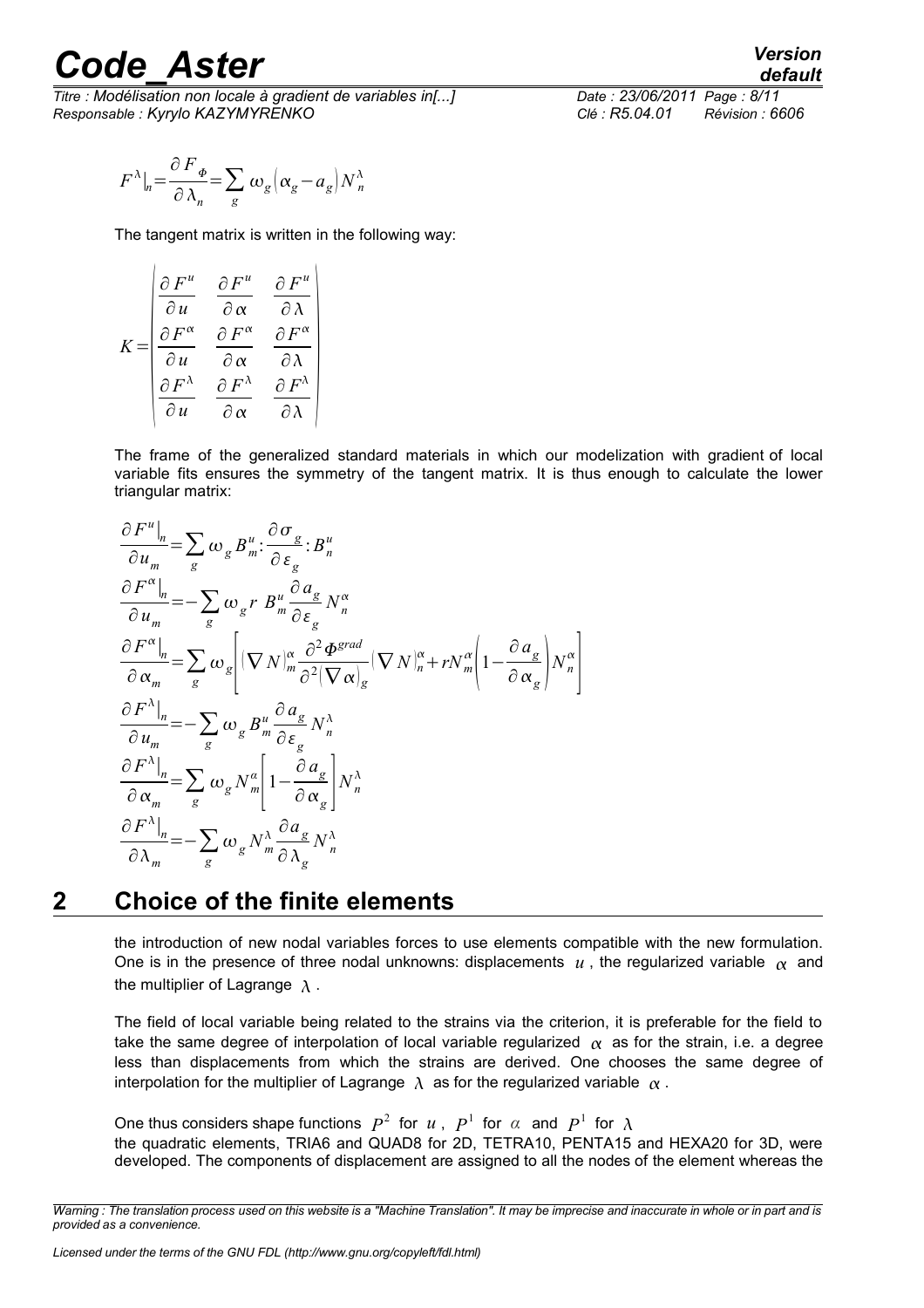*Titre : Modélisation non locale à gradient de variables in[...] Date : 23/06/2011 Page : 9/11 Responsable : Kyrylo KAZYMYRENKO Clé : R5.04.01 Révision : 6606*

components of the two other nodal variables are affected only with the nodes tops. For more clearness, element TRIA6 is represented below:



One uses the families of Gauss points corresponding elements linear, which results in an under-integration on displacements. The use of the families of Gauss points of the quadratic elements would imply an on-integration for  $\alpha$  and  $\lambda$ , causing inopportune oscillations.

### **3 Modelizations available**

These various elements are used in three types of modelizations:

| Computation 2D in |    |  | plane |  |
|-------------------|----|--|-------|--|
| strains:          |    |  |       |  |
| Computation       | 2D |  | into  |  |
| axisymmetric:     |    |  |       |  |
| Computation 3D:   |    |  |       |  |

D\_PLAN\_GRAD\_VARI (cf [U3.13.06]) AXIS GRAD VARI (cf [U3.13.06])

3D GRAD VARI (cf [U3.14.11])

the plane stresses mode is not available yet.

### **4 Constitutive laws available with modelizations GRAD\_VARI**

the constitutive laws available in their nonlocal version to gradient of local variables are following

| the ENDO SCALAIRE<br>ENDO ISOT BETON | isotropic brittle elastic Constitutive law regularized (cf [R5.03.25])<br>isotropic and unilateral brittle Constitutive law elastic for the concrete<br>(cf [R5.07.04]) |  |  |
|--------------------------------------|-------------------------------------------------------------------------------------------------------------------------------------------------------------------------|--|--|
| VMIS ISOT LINE                       | elastoplastic Constitutive law with linear isotropic hardening (cf<br>[R5.03.02]                                                                                        |  |  |
| VMIS ISOT TRAC                       | elastoplastic Constitutive law with nonlinear isotropic hardening with<br>curve of tension (cf [R5.03.02])                                                              |  |  |

### **5 the Councils/Procedure for the implementation of a new constitutive law with gradients of local variables**

As one saw in section [1.4,](#page-5-0) the establishment of a new constitutive law with gradient of local variables, from a local law, is relatively simple, for little that the local law respects the frame of the generalized standard materials, and more particularly, that the criterion of evolution of the local variables utilizes a function convex threshold compared to the thermodynamic forces associated with the local variables

*Warning : The translation process used on this website is a "Machine Translation". It may be imprecise and inaccurate in whole or in part and is provided as a convenience.*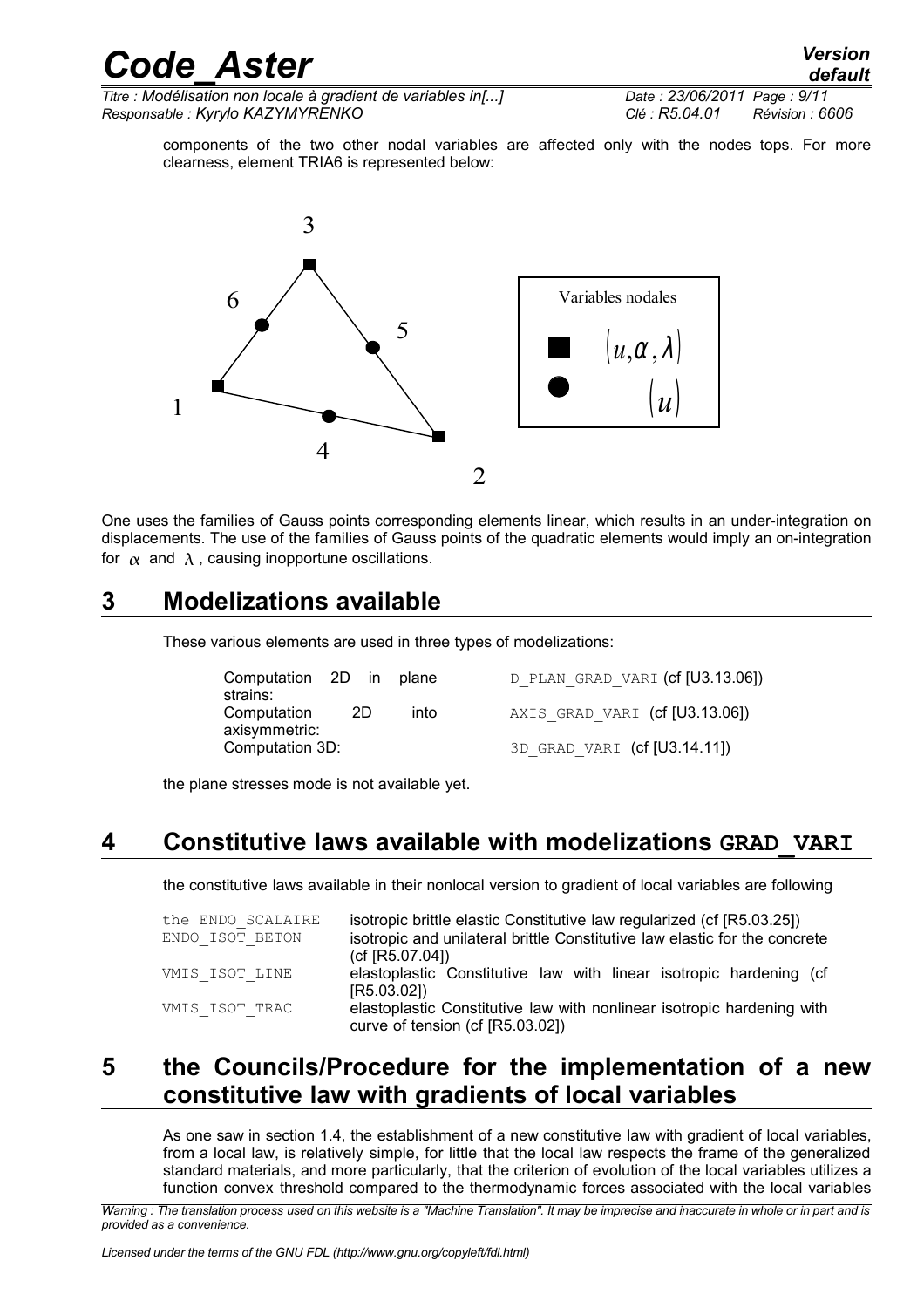*Titre : Modélisation non locale à gradient de variables in[...] Date : 23/06/2011 Page : 10/11 Responsable : Kyrylo KAZYMYRENKO Clé : R5.04.01 Révision : 6606*

*default*

(the thermodynamic force associated with the variable  $\alpha$  is defined as follows:  $F^a$ = $-$ ∂*W*  $\frac{\partial}{\partial a}$  where

*W* is the free energy of the structure) and which one adopts a normal flow model to compute: the evolution of the local variables.

The table below summarizes the stages to pass from a local constitutive law to a nonlocal constitutive law:

| Type                                                      | Models local                                                                      | nonlocal Model                                                                                                                                                                         |
|-----------------------------------------------------------|-----------------------------------------------------------------------------------|----------------------------------------------------------------------------------------------------------------------------------------------------------------------------------------|
| Forces thermodynamic                                      | $F^{a}$ local                                                                     | $F^{a_{non local}} = F^{a_{local}} + \lambda + r\alpha - ra$                                                                                                                           |
| Function threshold/criterion                              | $f[F^a_{local}] \leq 0$                                                           | $f\left F^{a}$ non local $\right \leq 0$<br>It acts of the same function threshold but<br>dependant on a modified thermodynamic<br>force                                               |
| Evolution (normal flow)<br>multiplying of Lagrange)<br>(n | $\Delta a = \Delta \eta \left. \frac{\partial f}{\partial F^{a_{local}}} \right $ | $\Delta a = \Delta \eta \frac{\partial f}{\partial F_{\text{non local}}}$<br>In the facts, it is enough to adapt the<br>resolution of the criterion to the new<br>Forced thermodynamic |
| force                                                     | $\sigma(\varepsilon, a)$                                                          | $\sigma(\varepsilon, a)$<br>the statement of the stress is unchanged                                                                                                                   |
| tangent Matrix                                            | $rac{\partial \sigma}{\partial \varepsilon}$                                      | $\frac{\partial \sigma}{\partial \varepsilon}$ unchanged<br>$\frac{\partial a}{\partial \epsilon}$ , $\frac{\partial a}{\partial \lambda}$ (additional terms)                          |

the developer of a new nonlocal constitutive law will have to be based on the sources of the models established right now to see how the additional terms (regularizing terms and additional terms of the tangent matrix) must be last in the various routines. All the part concerning construction of the vector internal force and the matrix of correction at the total level does not have to be modified by the developer, it is indeed enough to comply with the rules of programming in force for the already established models.

### **6 LORENTZ**

- 1) bibliography E.: "Constitutive laws with gradients of local variables: construction, variational formulation and numeric work", Doctorate implementation of the university Paris 6, April 27th, 1999.
- 2) HALPHEN B., NGUYEN Q.S.: "On the generalized standard materials", Newspaper of Mechanics, vol. 14, No 1,1975.

*Warning : The translation process used on this website is a "Machine Translation". It may be imprecise and inaccurate in whole or in part and is provided as a convenience.*